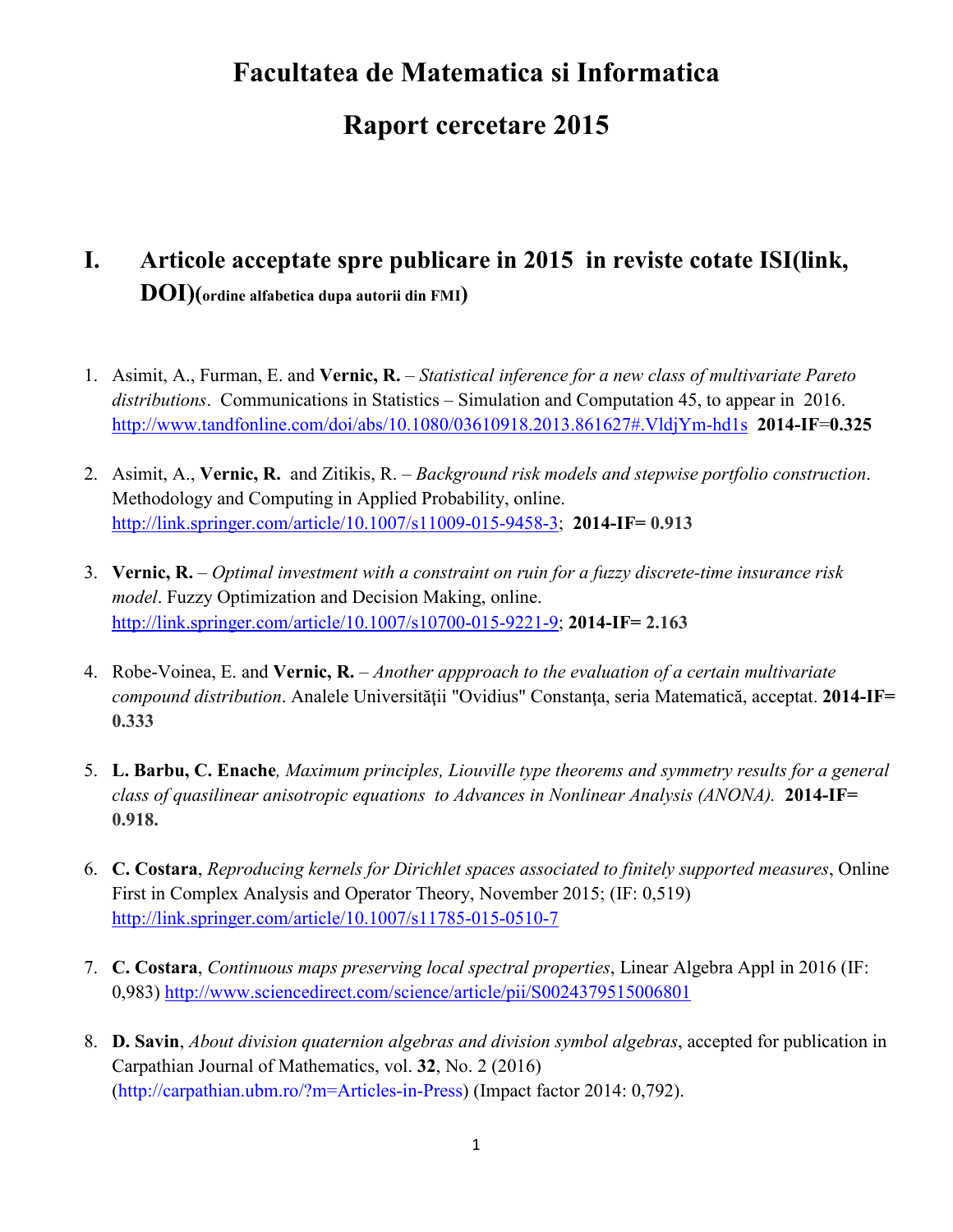#### **II. Articole publicate in 2015 in reviste cotate ISI(link, DOI) )(ordine alfabetica dupa autorii din FMI)**

- 1. Raducan, A.-M., **Vernic, R.** and Zbaganu, Gh. *Recursive calculation of ruin probabilities at or before claim instants for non-identically distributed claims*. ASTIN Bulletin 45 (2), 421-443, 2015. http://journals.cambridge.org/action/displayAbstract?fromPage=online&aid=9674213&fileId=S0515036 114000300 ; **2014-IF= 0.738**
- 2. **Vernic, R.** *On a conjecture related to the ruin probability for nonhomogeneous insurance claims*. Analele Universităţii "Ovidius" Constanţa, seria Matematică 23 (3), 209-220, 2015. http://www.emis.ams.org/journals/ASUO/mathematics\_/anale2015vol3/Vernic\_R..pdf **2014-IF= 0.333**
- 3. Raducan, A.-M., **Vernic, R.** and Zbaganu, Gh. "*On the ruin probability for nonhomogeneous claims and arbitrary inter-claim revenues*". Journal of Computational and Applied Mathematics 290, 319-333, 2015. http://www.sciencedirect.com/science/article/pii/S0377042715003155 **2014-IF= 1.266**
- 4. **E. M. Craciun, L. Barbu***, Compact closed form solution of the incremental plane states in aprestressed elastic composite with an elliptical hole, ZAMM, Vol 95 Issue 2, 193-199 (2015)*  **DOI: 10.1002/zamm.201300125, 2014-IF= 1.162**
- 5. **Dumitru Popa**, *Multiple summability properties for Cohen p-summing operators***, Math. Nachr.** 288, No. 8-9, 1028-1046 **(2015). 2014-IF= 0, 683; http://onlinelibrary.wiley.com/doi/10.1002/mana.201400161/abstract**
- 6. **Dumitru Popa**, *A characterization of type 2 spaces***, Arch. Math**. 105, No. 2, 173-178 **(2015). 2014- IF= 0, 394; http://link.springer.com/article/10.1007%2Fs00013-015-0779**
- 7. **Dumitru Popa**, *Pólya-Radoux type results for some arithmetical functions*, **J. Math. Anal. Appl.,** 428, No. 2, 982-988**(2015). 2014-IF= 1, 120. http://www.sciencedirect.com/science/article/pii/S0022247X15002966.**
- 8. **Gabriela Badea, Dumitru Popa**, *Swartz type results for nuclear and multiple 1-summing bilinear operators on c0(X)×c0(Y)***, Positivity**, 19, No. 3, 475-487(**2015**). **2014-IF= 0,679**; http://link.springer.com/article/10.1007/s11117-014-0310-8
- 9. **Dumitru Popa**, *When does a kernel generate a nuclear operator ?,* **Quaestiones Math**., 38, No. 4, 457-462(**2015**). **2014-IF= 0,542**; http://www.nisc.co.za/products/abstracts/23023/when-does-a-kernelgenerate-a-nuclear-operator
- 10. Magdalena Banescu**, Dumitru Popa**, *Asymptotic evaluations for some double sums in number theory* , Int. Journ. Number Theory, 11, No. 7, 2073-2086(**2015**). **2014-IF= 0, 462**; DOI: 10.1142/S1793042115500906
- 11. **V. Ene,** J. Herzog, S. Saeedi Madani*, A note on the regularity of Hibi rings*, Manuscripta Math. 148 no. 3-4 (2015), 501-506. **2014-IF=0.519**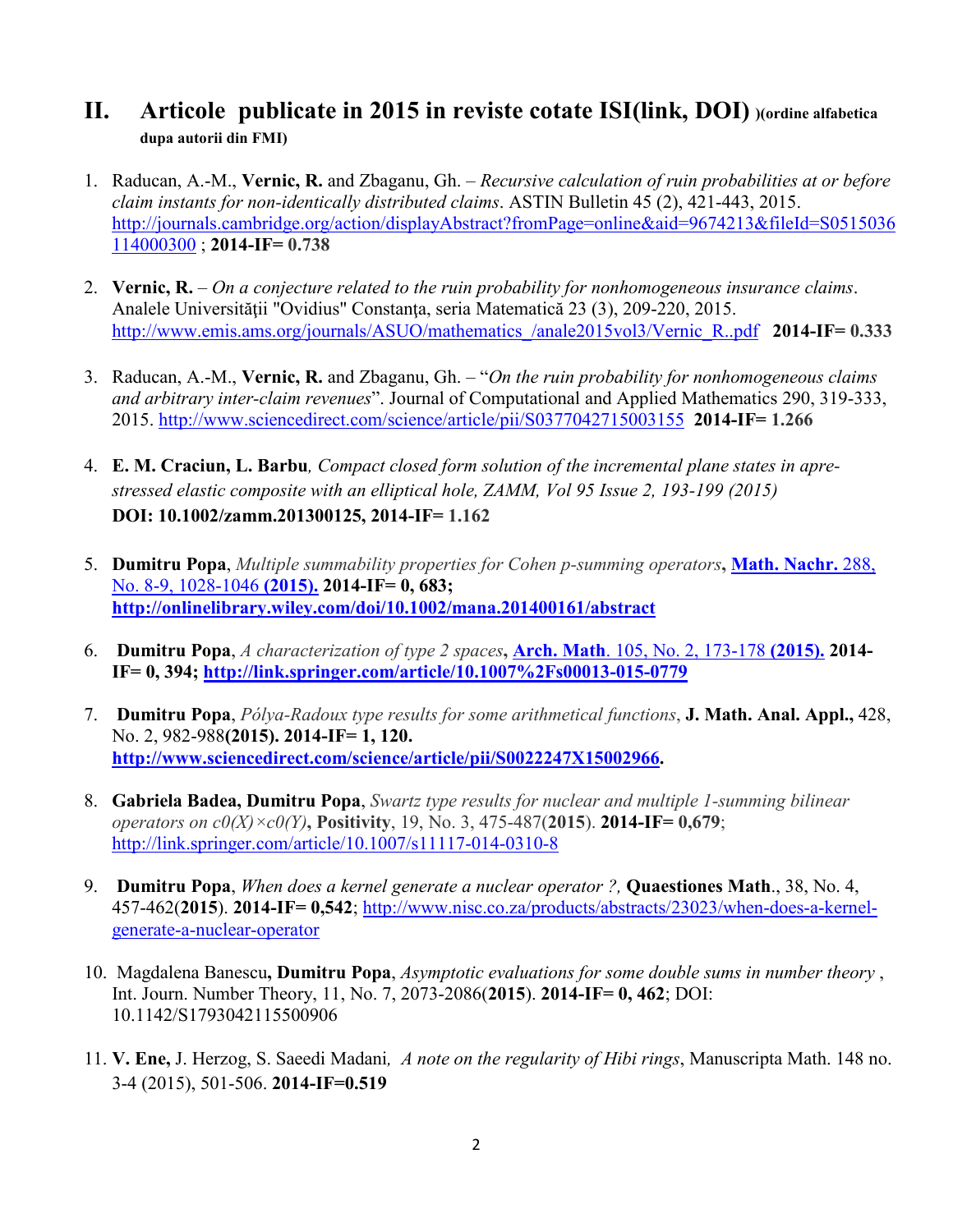- 12. **V. Ene,** J. Herzog, T. Hibi, *Linear flags and Koszul filtrations*, Kyoto J. Math. 55 (2015) no.3, 517- 530. **2014-IF=0.796**
- 13. **V. Ene,** J. Herzog, T. Hibi, *Linearly related polyominoes*, J. Algebraic Combin. 41 (2015), 949-968. **2014-IF=0.676**
- 14. **V. Ene,** J. Herzog, T. Hibi, S. Saeedi Madani, *Pseudo-Gorenstein and level Hibi rings*, J. Algebra, 431 (2015), 138-161. **2014-IF=0.599**
- 15. F. Chaudhry, A. Dokuyucu, **V. Ene**, *Binomial edge ideals and rational normal scrolls*, Bull. Iranian Math. Soc. 41 (2015), no. 4, 971–979. **2014-IF=0.262**
- 16. **V. Ene**, A. Zarojanu, *On the regularity of binomial edge ideals*, Math. Nachr. 288 (1) (2015), 19-24. **2014-IF=0.683**
- 17. A. Borumand Saeid, H. Fatemidokht**, C. Flaut** and M. Kuchaki Rafsanjani, *On Codes based on BCKalgebras*, J. Intell. Fuzzy Syst, 29(5)(2015), 2133-2137 **DOI:** 10.3233/IFS-151688 http://content.iospress.com/articles/journal-of-intelligent-and-fuzzysystems/ifs1688?resultNumber=21&totalResults=22&start=20&q=borumand+Saeid&resultsPageSize=1 0&rows=10 http://content.iospress.com/articles/journal-of-intelligent-and-fuzzy-systems/ifs1688 ; **2014-IF =1.812**
- 18. **Cristina Flaut**, **Diana Savin***, Quaternion Algebras and Generalized Fibonacci-Lucas Quaternions*, Adv. Appl. Clifford Algebras, 25(4)(2015), 853-862. DOI: 10.1007/s00006-015-0542-0, http://link.springer.com/article/10.1007/s00006-015-0542-0 **2014- IF=0.568**
- 19. **Cristina Flaut**, *Codes over a subset of Octonion Integers*, Results Math., 68(3)(2015), 348-359, http://link.springer.com/article/10.1007/s00025-015-0442-6 DOI: 10.1007/s00025-015-0442-6 http://link.springer.com/article/10.1007/s00025-015-0442-6 , **2014 -IF=0.864**
- 20. **Cristina Flaut**, *BCK-algebras arising from block codes*, J. Intell. Fuzzy Syst., 28(4)(2015), 1829- 1833, DOI: 10.3233/IFS-141469
- http://iospress.metapress.com/content/777358024t204010/?p=de0eec4ff5c0435fb6ebd3644b015eed&pi=31 http://content.iospress.com/articles/journal-of-intelligent-and-fuzzy-systems/ifs1469 **2014- IF=1.812**
- 21. **Cristina Flaut** and Vitalii Shpakivskyi*, An Efficient Method for Solving Equations in Generalized Quaternion and Octonion Algebras*, Adv. Appl. Clifford Algebras, 25(2)(2015), 337-350. DOI: 10.1007/s00006-014-0493-x http://link.springer.com/article/10.1007/s00006-014-0493-x **2014- IF=0.568**
- 22. **Cristina Flaut** and **Diana Savin**, *Some examples of division symbol algebras of degree 3 and 5*, Carpathian J. Math, **31(2)(2015),** 197-204, http://carpathian.ubm.ro/issues/abs\_cjm\_31\_2\_197-204.pdf **2014-IF 0.792**
- 23. **Cristina Flaut** and Vitalii Shpakivskyi*, Holomorphic functions in generalized Cayley- Dickson algebras*, Adv. Appl. Clifford Algebras, **25(1)(2015),** 95-112.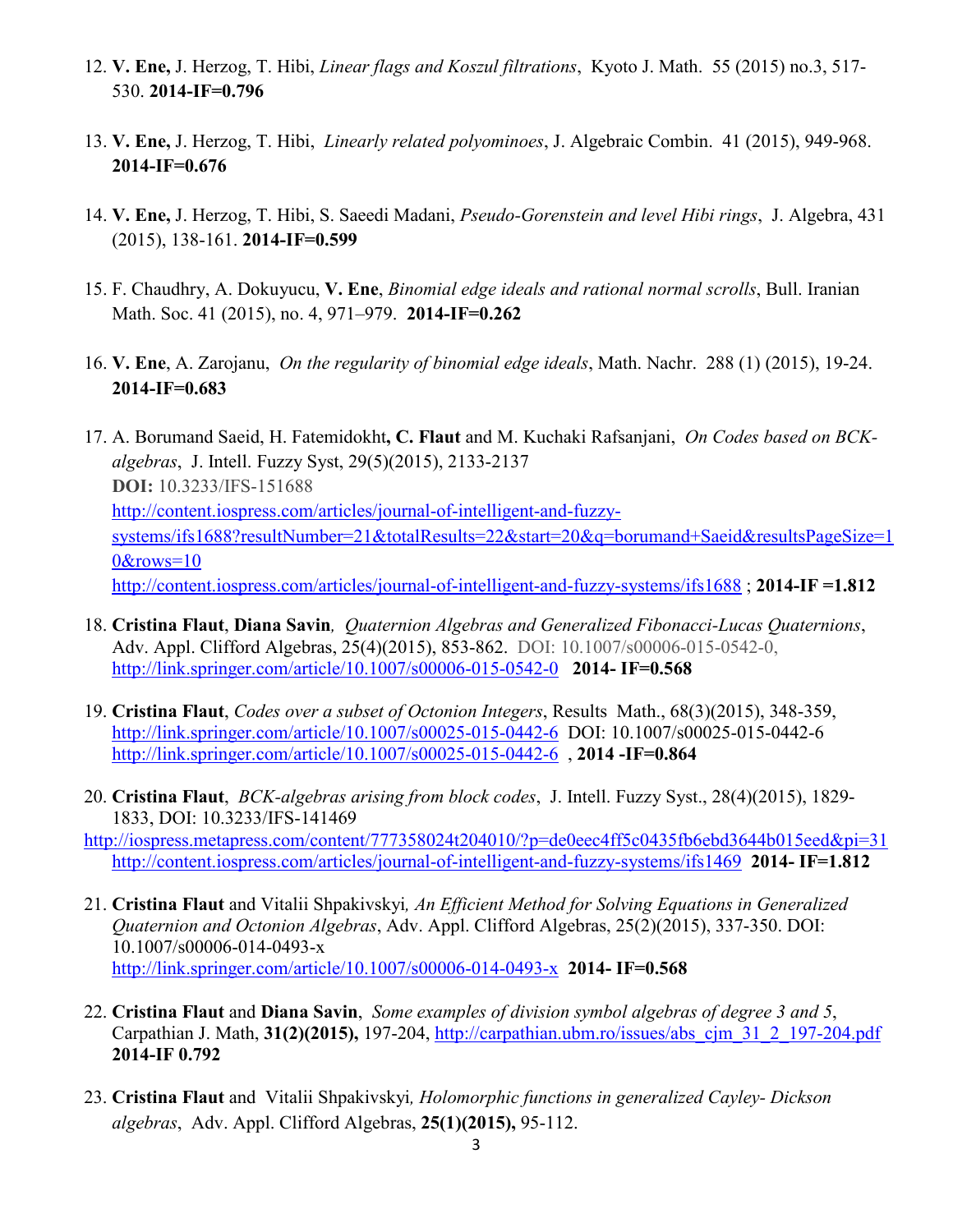- 24. Z. Bahraoui, C. Bolancé, **E. Pelican** and **R.Vernic**, SORT J, *On the bivariate Sarmanov distribution and copula. An application on insurance data using truncated marginal distributions*, 39(2), 2015, 231- 252, IF 1.333, http://www.idescat.cat/sort/sort392/39.2.4.martin-etal.pdf
- 25. **L. Lita**, **E. Pelican**, *A Low-Rank Tensor-Based Algorithm for Face Recognition*, Appl. Math. Modelling – DOI: 10.1016/j.apm.2014.08.003, 39(3-4), 2015, 1266-1274, IF 2.251, http://www.sciencedirect.com/science/article/pii/S0307904X1400393X
- 26. **C. Costara**, *Automatic continuity for linear surjective maps compressing the point spectrum*, Operators and Matrices, Vol. 9 (2) (2015), p. 401-405; (IF: 509) http://oam.ele-math.com/09-24/Automaticcontinuity-for-linear-surjective-maps-compressing-the-point-spectrum
- 27. **C. Costara***, Holomorphic maps preserving parts of the local spectrum,* Archiv der Mathematik, Vol. 105 (2) (2015), p. 153-162; (IF: 0,479) http://link.springer.com/article/10.1007/s00013-015-0792-z
- 28. **D. Savin**, *Some properties of Fibonacci numbers, Fibonacci octonions, and generalizez Fibonacci-Lucas octonions,* Advances in Difference Equations (2015), 2015:298, DOI 10.1186/s13662-015-0627-z **x ,** IF (2014): 0, 640.
- 29. **Bobe, A., Nicola, A., Popa, C.,** *Weaker hypotheses for the general projection algorithm with corrections*, An. St. Univ. Ovidius Constanta 23(3), 2015, 9-16, IF: 0,333. http://anstuocmath.ro/mathematics//anale2015vol3/Bobe\_A\_\_Nicola\_A\_\_Popa\_C..pdf
- 30. Dan Lascu, **George Cirlig**, *On the metrical theory of a non-regular continued fraction expansion,*  Anale Universitatii Ovidius din Constanta, 23, **2** (2015), p. 147-160.
- 31. Carp D., **Popa C.,** Serban C. *Modified Han algorithm for inconsistent linear inequalities*, Carpathian Journal of Mathematics, 31(1) (2015), 42 - 56; **IF=0.642**
- 32. **Popa C.,** Preclik T., Ruede U. *Regularized solution of LCP problems with application to rigid body dynamic*, Numerical Algorithms, 69 (2015), 145 - 156**; IF: 1.005**
- 33. **C. Enache,** *Necessary conditions of solvability and isoperimetric estimates for some Monge-Ampere problems in the plane*, Proceedings of the American Mathematical Society, 143(1) (2015), 309- 315. http://www.ams.org/journals/proc/2015-143-01/S0002-9939-2014-12222- 2http://www.ams.org/journals/proc/2015-143-01/S0002-9939-2014-12222-2 **IF-2014: 0.681**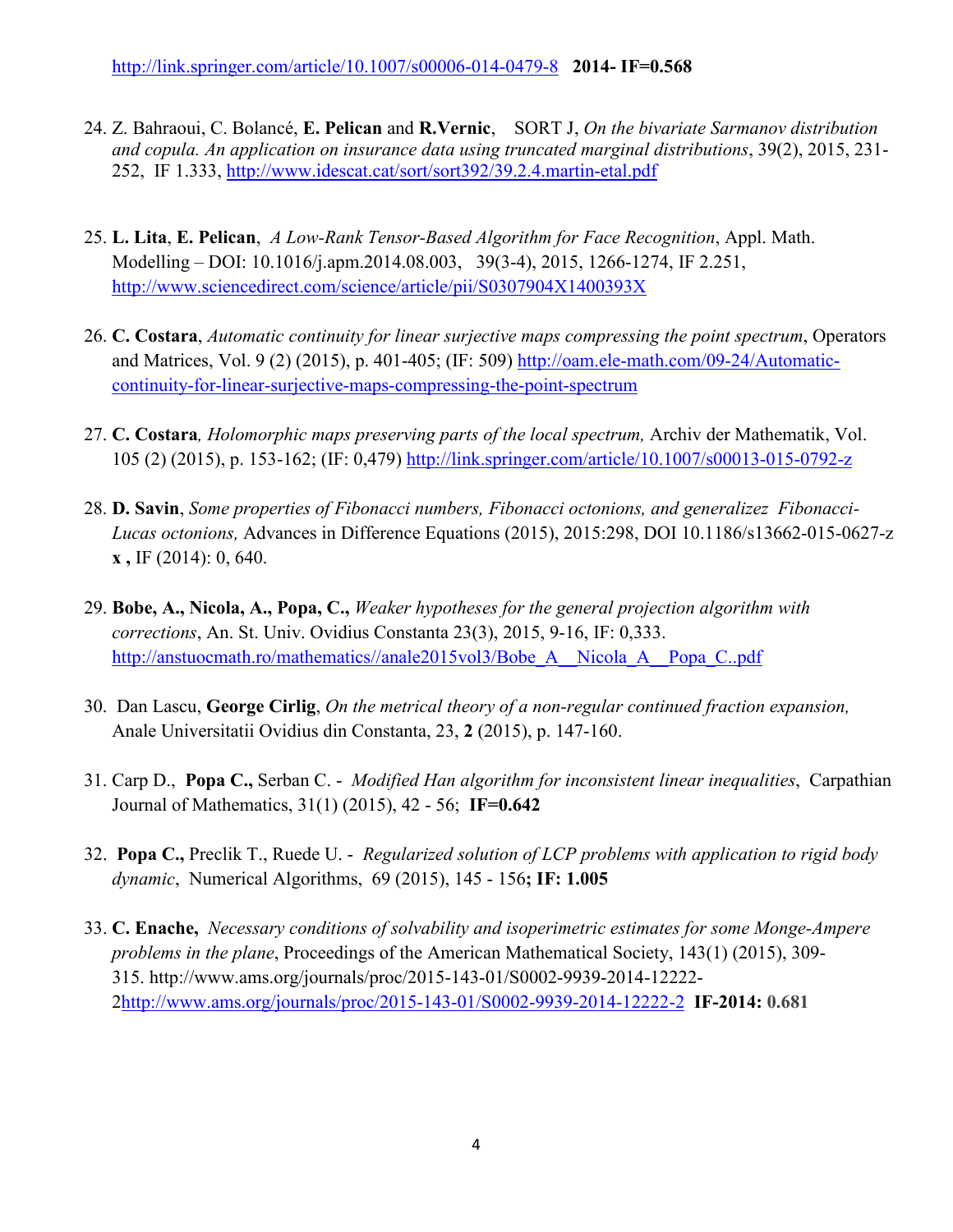### **III. Articole acceptate spre publicare in 2015 in reviste BDI)(ordine alfabetica dupa autorii din FMI)**

1. **Mancas, C**. *On the paramount importance of database constraints.* J Inform Tech Softw Eng 2015, 5:3, doi:10.4172/2165-7866.1000e125

### **IV. Articole publicate in 2015 in reviste BDI(link)(ordine alfabetica dupa autorii din FMI);**

- 1. Ungureanu, D. and **Vernic, R**. *On a fuzzy cash flow model with insurance applications*. Decisions in Economics and Finance 38 (1), 39-54, 2015. http://link.springer.com/article/10.1007/s10203-014- 0157-2
- 2. **Dumitru Popa,** *Limits of multiple integrals over hyperbola domains, G. M. A., vol. 32, No. 1-2, 2015, 9-16.*
- 3. **V. Ene**, Syzygies of Hibi rings, Acta Math. Vietnam., Special Issue on: Commutative Algebra and its Interaction with Algebraic Geometry and Combinatorics II, 40 (2015) no. 3, 403-446.
- 4. Laurențiu Tănase, **Dorin-Mircea Popovici**, Utilizarea interfețelor vizuale în interacțiunea ommașină, Revista Română de Interactiune Om-Calculator, Ed. MatrixRom, 2015.
- 5. **Dorin-Mircea Popovici**, Radu-Daniel Vatavu, Mihai Polceanu GRASPhere: A Prototype to Augment Indirect Touch with Grasping Gestures, , The 14th International Conference on Mobileand Ubiquitous Multimedia (MUM2015), pages 350-354, MUM '15, November 30 - December 02, 2015, Linz, Austria, ACM ISBN 978-1-4503-3605-5/15/11. DOI: http://dx.doi.org/10.1145/2836041.2841206http://dx.doi.org/10.1145/2836041.2841206
- 6. **Popovici, D.-M.,** Polceanu, M., Popescu, A. 2015. Augmenting User Experience in Virtual Environments Through Haptic Feedback. BCI '15, BCI '15, September 02-04, 2015, Craiova, Romania, 2015, ACM. ISBN 978-1-4503-3335-1/15/09. DOI: http://dx.doi.org/10.1145/2801081.2801100
- 7. Aman B., Ciobanu G., **Sburlan D**., *Moderate Priorities for P Systems*, in M. Gheorghe, I. Petre, M.J. Perez-Jimenez, G. Rozenberg, A. Salomaa (eds.). Multidisciplinary Creativity, Spandugino Publ. House, Bucharest, 2015

# **V. Articole acceptate spre publicare in 2015 in Proceedings-ul unor conferinte cotate ISI(link) )(ordine alfabetica dupa autorii din FMI);;**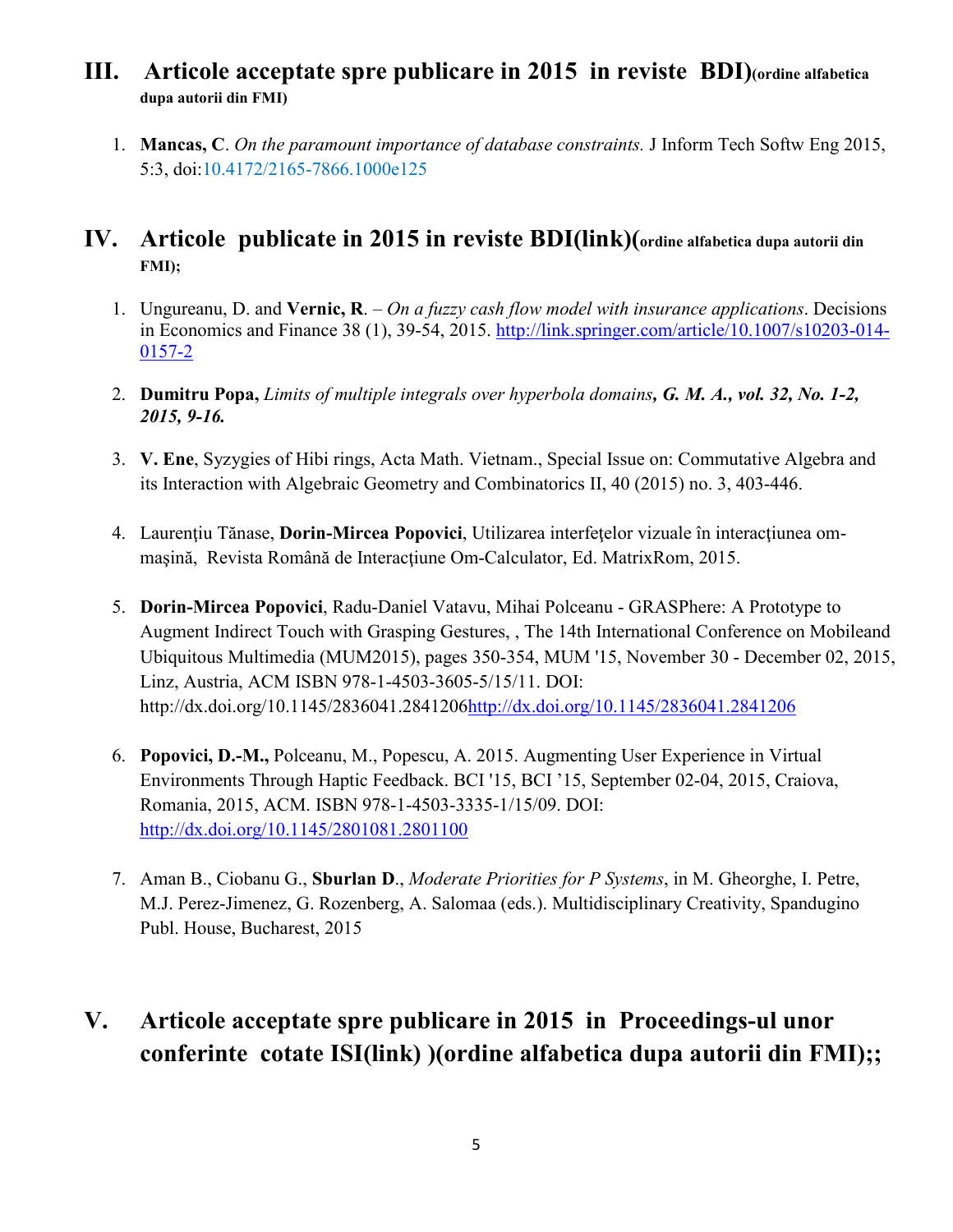**VI. Articole publicate in 2015 in Proceedings-ul unor conferinte cotate ISI(link);** 

# **VII. Articole publicate in 2015 in Proceedings-ul unor conferinte cotate BDI(link);**

1. **Mancas, C**., Dicu A.I., *On Assisting Domain and Not Null Constraint Management with DBDetective 2.0 for Oracle*, Proc. IEEE 2015 19th International Conference on System Theory, Control and Computing (ICSTCC), 842-847, http://www.aie.ugal.ro/icstcc2015

### **VIII.Carti/capitole din carti publicate in edituri internationale;**

1. **Mancas, C**. *Conceptual Data Modeling and Database Design. A Fully Algorithmic Approach. Volume I: The Shortest Advisable Path* (in English), Apple Academic Press, New Jersey, U.S.A., 2015; ISBN 9781771881241.

### **IX. Carti/ capitole din carti publicate in edituri nationale;**

- 1. **Popovici D. M. (coordonator), Zaharescu E., Rusu A., Puchianu C. M., Sburlan D**., *Medii virtuale multimodale distribuite*, Editura Universitaria Craiova şi Editura Prouniversitaria Bucuresti, 978-606-26-0280-2, 2015, vol 3, 266 pag.
- 2. **E. Pelican, L.Lita,** *Algoritmi pentr recunoastere faciala*, Ed. MatrixRom, Bucuresti 2015; 200 pp; ISBN 978 - 606 – 25 – 0141 - 9.
- 3. **E.Petac** Reţele şi sisteme distribuite, cap.4, pag.103-206, in cartea Medii Virtuale Multimodale Distribuite vol.IV, autori D.M.Popovici (coord.), C.Popa, A. Nicola, E. Petac, Editura Universitaria Craiova 2015 - cod CNCSIS 130/ Editura Pro Universitaria Bucuresti 2015 - cod CNCSIS 102, 215 pag., ISBN 978-606-14-0917-4; ISBN 978-606-26-0281-9.
- 4. **E. Petac**, P. Duma Some Aspects of Intrusion Detection in IoE, In: Ovidius University Annals, Economic Sciences Series, 2015, vol. XV, Issue 1, pp.595-598, Cod CNCSIS 444, Ovidius University Press, Constanta, Romania, ISSN 1582-9383.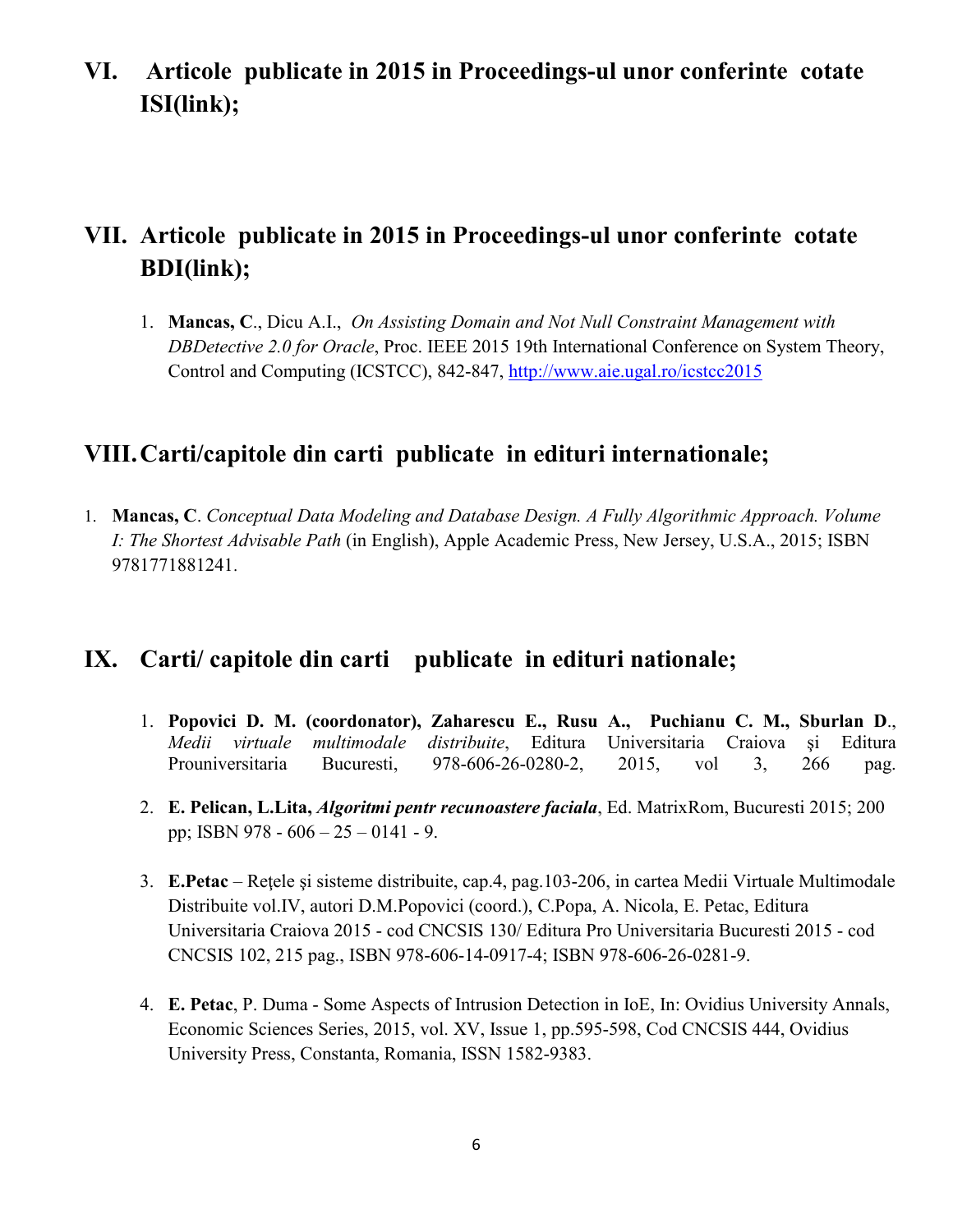- 5. **E. Petac**, NEW CHALLENGES OF SUPPORTIVE TECHNOLOGIES FOR EDUCATION, pp.3-8, International Conference on Creative Collaboration through Supportive Technologies - ICCCST 2015, July 24, 2015, Constanţa, România, În: Creative Collaboration through Supportive Technologies, E. Petac (Coordonator), pp.200-203, Editura MatrixRom - Cod CNCSIS 39, Bucureşti, România, noiembrie 2015, ISBN 978-606-25-0202-7.
- 6. **E. Petac**, PACKET TRACER AS A SUPPORTIVE TOOL DEDICATED TO GAIN PRACTICAL NETWORKING SKILLS, International Conference on Creative Collaboration through Supportive Technologies - ICCCST 2015, July 24, 2015, Constanţa, România, În: Creative Collaboration through Supportive Technologies, E. Petac (Coordonator), pp.28-33, Editura MatrixRom - Cod CNCSIS 39, Bucureşti, România, noiembrie 2015, ISBN 978-606-25- 0202-7.
- 7. D. Petac, **E. Petac**, EDUCATIONAL SOFTWARE SOLUTIONS FOR INTERACTIVE LEARNING OF LINEAR CODES, International Conference on Creative Collaboration through Supportive Technologies - ICCCST 2015, July 24, 2015, Constanta, România, În: Creative Collaboration through Supportive Technologies, E. Petac (Coordonator), pp.40-45, Editura MatrixRom - Cod CNCSIS 39, Bucureşti, România, noiembrie 2015, ISBN 978-606-25-0202-7.
- 8. G. L. Zaharia, **E. Petac**, ASPECTE PRIVIND MOODLE CA SOLUŢIE DE E-LEARNING, International Conference on Creative Collaboration through Supportive Technologies - ICCCST 2015, July 24, 2015, Constanţa, România, În: Creative Collaboration through Supportive Technologies, E. Petac (Coordonator), pp.113-118, Editura MatrixRom - Cod CNCSIS 39, Bucureşti, România, noiembrie 2015, ISBN 978-606-25-0202-7.
- 9. **E. Petac**, PROWEB O SOLUŢIE MODERNĂ PENTRU FORMAREA CONTINUĂ, În: Metode inovatoare în educația de calitate, Editura Punct Ochit, Constanța, România, iunie 2015, ISBN: 978-606-8035-87-1
- 10. **Popovici D. M. (coordonator), Popa C., Nicola A., Petac E**., Medii virtuale multimodale distribuite, Editura Universitaria Craiova şi Editura Prouniversitaria Bucuresti, 978-606-26- 0281-9, 2015, vol 4, 215 pag.
- 11. **Chelai Ozten,** Conceptual Architectures for Context-Aware Systems, pag.162-167, Creative Collaboration through Supportive Technologies, Matrix Rom, ISBN 978-606-25-0202-7, 2015
- 12. **Chelai Ozten,** Sisteme de calcul senzitive la context, pag. 174-179, Creative Collaboration through Supportive Technologies, Matrix Rom, ISBN 978-606-25-0202-7, 2015
- 13. **Dragos Sburlan**, *Elemente de procesare a limbajului natural*, capitol in: *Medii virtuale multimodale distribuite*, Ed. Universitaria, Craiova, Romania, 2015, 185-230, ISBN 978-606-26- 0280-2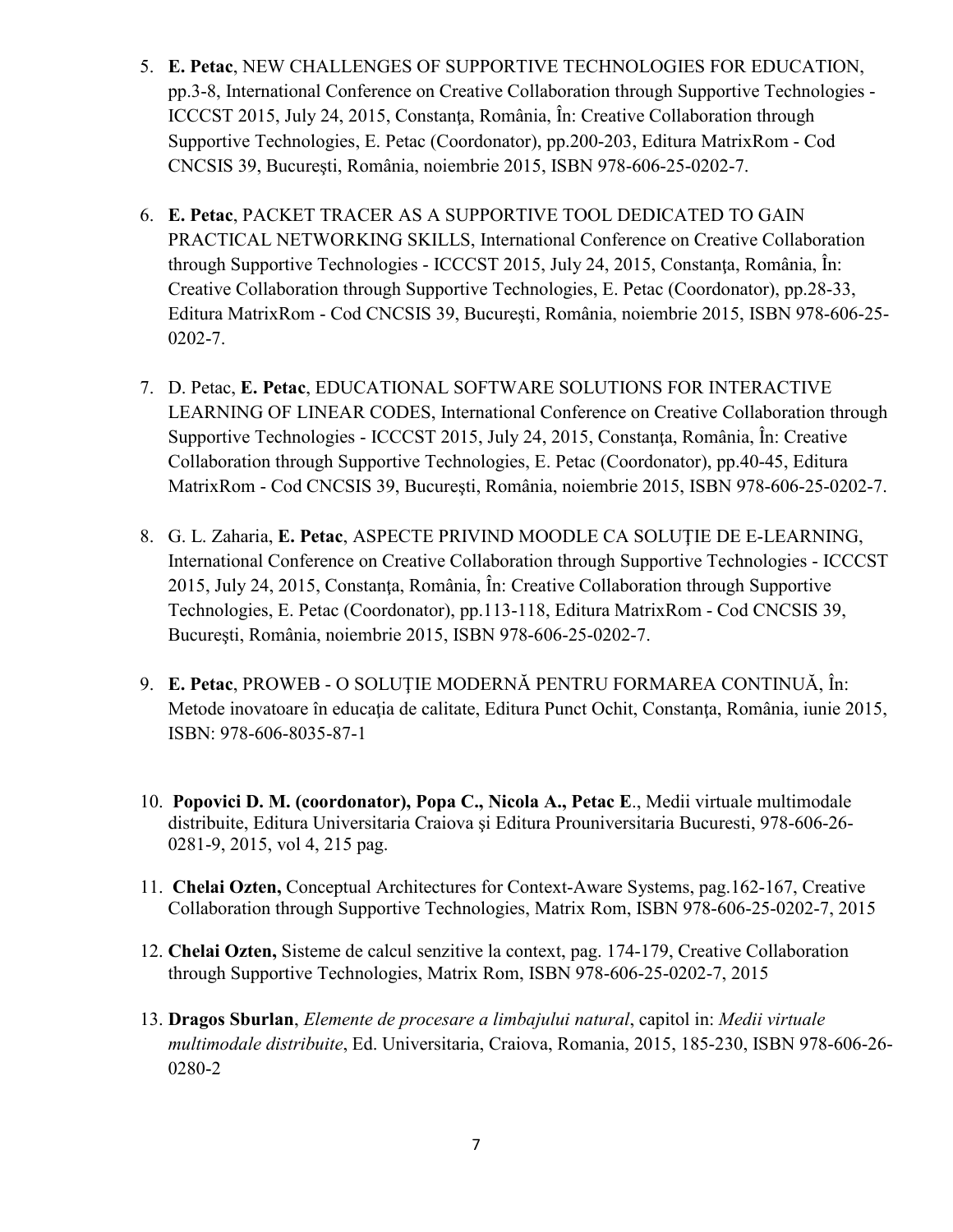## **X. Granturi (de tip CNCS/UEFISCDI, ERC, etc) cu durata si valoarea lor(link);**

- **1. Puchianu C. M** , membru in grantul: Iunie 2014-septembrie 2015 Cercetarea realităţii educaționale - coordonată fundamentală a formării viitorilor profesori, programul operational sectorial Dezvoltarea resurselor Umane 2007-2013, coordonator echipa IT, POSDRU/156/1.2/G/139720, Director de proiect: Conf. univ. dr. Daniela Căprioară, url: http://ccepps.univ-ovidius.ro/edu-cercetare/
- **2. Puchianu C. M** , membru in grantul: Octombrie-decembrie 2015, PPC Practic pentru Carieră, POSDRU/189/2.1/G/156686, Proiect cofinanțat din Fondul Social European prin Programul Operațional Sectorial Dezvoltarea Resurselor Umane 2007-2013, Axa prioritară 2 "Corelarea învățării pe tot parcursul vieții cu piața muncii", Domeniul major de intervenție 2.1 "Tranziția de la școală la viața activă", Director de proiect: Mihaela Ionescu
- **3. Pelican Elena**, membru septembrie 2014 noiembrie 2015 in grantul: Proiectul "MATE-INFO.NET" – Adaptarea programelor de studii universitare la Cadrul Naţional al Calificărilor în Învătământul Superior și crearea unei retele virtuale în vederea îmbunătățirii interacțiunii cu mediul de afaceri pentru a susţine dezvoltarea economică şi socială", programul operational sectorial Dezvoltarea resurselor Umane 2007-2013, responsabil cu relatia cu piata muncii, POSDRU/156/1.2/G/136858, Director de proiect: Lect. univ. dr. Alexandru Bobe, url http://mate-info.univ-ovidius.ro/
- **4. Pelican Elena**, membru noiembrie 2014 august 2015 in grantul: Cercetarea realităţii educaţionale- coordonată fundamentală a formării viitorilor profesori, programul operational sectorial Dezvoltarea resurselor Umane 2007-2013, expert IT, POSDRU/156/1.2/G/139720,Director de proiect: Conf. univ. dr. Daniela Căprioară, url: http://ccepps.univ-ovidius.ro/educercetare/
- **5. Pelican Elena**, membru Octombrie decembrie 2015, in grantul: PPC Practic pentru Carieră, POSDRU/189/2.1/G/156686, Programul Operațional Sectorial Dezvoltarea Resurselor Umane 2007-2013 , Axa prioritară 2 "Corelarea învățării pe tot parcursul vieții cu piața muncii", Domeniul major de intervenție 2.1 "Tranziția de la școală la viața activă", Director de proiect: Conf. univ. dr. Trandafir Raluca, url http://www.ppc-ovidius.ro/
- 6. Cristina Flaut, membru proiect POSDRU- PROWEB, proiect POSDRU ID 137464-, Rețea de formare continuă a cadrelor didactice pentru a utiliza multimedia, instrumentația virtuală și web 2.0 în aria curriculară Matematică şi Ştiinţe ale Naturii (ProWeb), P1- Ianuarie 2015-Noiembrie 2015.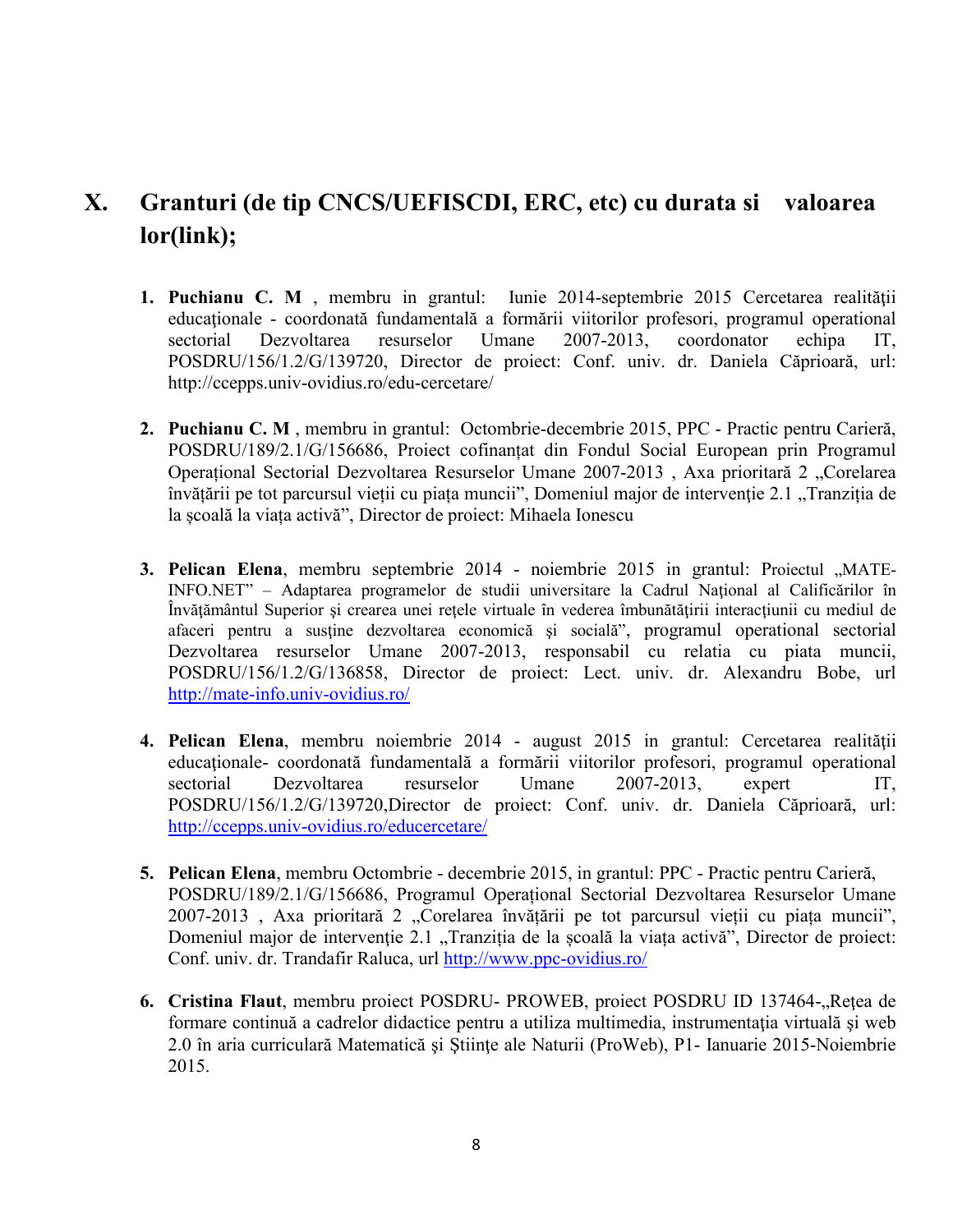- **7. C. Costara**, director grant UEFISCDI PN-II-RU-TE-2012-3-0042, Nr. 10/25.04.2013, **Teorie spectrala pentru operatori liniari si analiza complexa**, Total buget (2015): 186000 Ron
- **8. Eugen Petac-** Coordonator partener P1 (Universitatea "Ovidius" din Constanta), Proiect POSDRU ID 137464-, Retea de formare continuă a cadrelor didactice pentru a utiliza multimedia, instrumentația virtuală și web 2.0 în aria curriculară Matematică si Stiinte ale Naturii (ProWeb) – http://www.cdsd.ro/proweb/index.html
- **9. Eugen Petac-** *Expert formator profesor titular curs*(ETL), proiect POSDRU ID 137464- "Rețea de formare continuă a cadrelor didactice pentru a utiliza multimedia, instrumentația virtuală și web 2.0 în aria curriculară Matematică și Științe ale Naturii (ProWeb), P1
- **10. Eugen Petac-** *Expert formator asistent activitate practica* (ETL),, proiect POSDRU ID 137464-, Rețea de formare continuă a cadrelor didactice pentru a utiliza multimedia, instrumentaţia virtuală şi web 2.0 în aria curriculară Matematică şi Ştiinţe ale Naturii (ProWeb), P1
- **11. Eugen Petac-** Expert orientare in cariera si stagii de practica si studiu (ETS), Proiect POSDRU/160/2.1./S/139928 / Student azi! Profesionist mâine! – îmbunătățirea procesului de insertie pe piata muncii a studentilor din domeniile tehnic/ economic/medical veterinar (IMPULS), partener P2 (Universitatea "Ovidius" din Constanta)
- **12. G. Badea**, Cercetator Postdoctoral in cadrul **Proiectului de cercetare pentru stimularea constituirii de tinere echipe de cercetare independenta,** intitulat "Teorie spectrală pentru operatori liniari şi analiză complexă" (**cod PN-II-RU-TE-2012-3-0042, Nr. 10/25.04.2013**), Director de proiect: conf. dr. Constantin Costara, Universitatea Ovidius din Constanta. -Contract pe perioada 1.01.2014-30.11.2015. http://math.univ-ovidius.ro/~cdcostara/
- 13. **G. Badea**, Membru in echipa proiectului "*MATE-INFO.NET" Adaptarea programelor de studii universitare la Cadrul Naţional al Calificărilor în Învăţământul Superior şi crearea unei reţele virtuale în vederea îmbunătăţirii interacţiunii cu mediul de afaceri pentru a susţine dezvoltarea economică şi socială*, Proiect finanţat de Fondul Social European prin Programul Operational Sectorial Dezvoltarea Resurselor Umane 2007-2013, Număr de identificare contract: **POSDRU/156/1.2/G/136858**, Manager de proiect: lect.dr. Bobe Alexandru, Universitatea Ovidius din Constanta, Durata proiectului: 13.05.2014-13.11.2015 http://mate-info.univovidius.ro
- **14. G. Badea,** Membru in echipa proiectului *BURSA DE PROIECTE Cultura Inovativ Antreprenoriala Aplicata*, Proiect cofinantat din Fondul Social European prin Programul Operaţional Sectorial pentru Dezvoltarea Resurselor Umane 2007 – 2013, Număr de identificare contract: **POSDRU/156/1.2/G/135587**, Manager de proiect: ing. Sirbu Laurentiu, Universitatea Ovidius din Constanta, Durata proiectului: 14.05.2014-14.11.2015. http://bp2.univovidius.ro/
- **15. Pomparau I.** , membru in grantul: Octombrie-decembrie 2015, PPC Practic pentru Carieră, POSDRU/189/2.1/G/156686, Proiect cofinanțat din Fondul Social European prin Programul Operațional Sectorial Dezvoltarea Resurselor Umane 2007-2013, Axa prioritară 2 "Corelarea învățării pe tot parcursul vieții cu piața muncii", Domeniul major de intervenție 2.1 "Tranziția de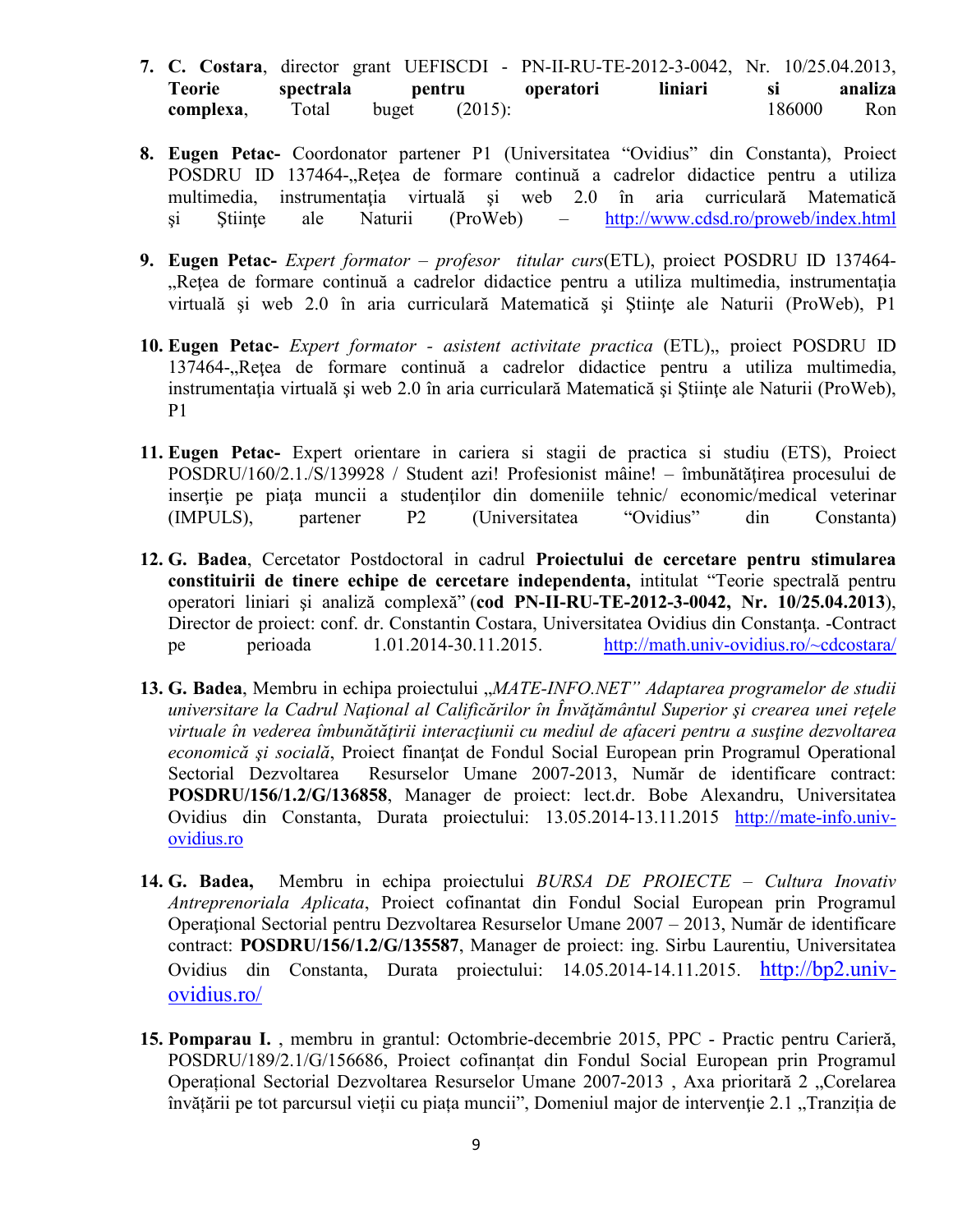la școală la viața activă", Director de proiect: Mihaela Ionescu

- **16. Chelai Ozten,** membru in echipa contractului de cercetare nr QRC 412/ 17.06.2015 incheiat intre SC Teamnet International SA si S.C. GREENSOFT S.R.L. pentru activitatea de cercetare industriala in vederea realizariii unui prototip de sistem autonom naval, 2015
- **17. Chelai Ozten,** membru in echipa contractului POSDRU/160/2.1./S/139928 Student azi! Profesionist maine! - Îmbunătățirea procesului de inserție pe piața muncii a studenților din domeniile tehnic / economic / medical veterinar(IMPULS), Universitatea Politehnica Bucuresti/ Partener: Universitatea Ovidius, expert pe termen scurt, 2015
- 18. Chelai Ozten, membru in echipa contractului POSDRU 1.3/157/S/141587 "Rețea de formare continuă a cadrelor didactice pentru a utiliza multimedia, instrumentaţia virtuală şi web 2.0 în aria curriculară Matematică şi ştiinţe ale naturii (ProWeb)", Universitatea Valahia din Targoviste/ Partener: Universitatea Ovidius, responsabil regional IT, 2014-2015
- 19. Chelai Ozten, membru in echipa contractului POSDRU 1.3/157/S/141587 "Rețea de formare continuă a cadrelor didactice pentru a utiliza multimedia, instrumentaţia virtuală şi web 2.0 în aria curriculară Matematică şi ştiinţe ale naturii (ProWeb)", Universitatea Valahia din Targoviste/ Partener: Universitatea Ovidius, profesor formator, 2014-2015
- **20. Dragos Sburlan**, membru in grantul: Proiect POSDRU/160/2.1./S/139928 / Student azi! Profesionist mâine! – îmbunătățirea procesului de inserție pe piața muncii a studenților din domeniile tehnic/ economic/medical veterinar (IMPULS), Expert pe termen lung orientare in cariera si stagii de practica si studiu (ETS), partener P2 (Universitatea "Ovidius" din Constanta), Director de proiect: Prof. univ. dr. George Darie, url: http://www.proiectimpuls.ro
- **21. Dragos Sburlan,** membru in grantul: Iunie 2014-septembrie 2015 Cercetarea realităţii educaţionale - coordonată fundamentală a formării viitorilor profesori, programul operational sectorial Dezvoltarea resurselor Umane 2007-2013, Expert IT 1, POSDRU/156/1.2/G/139720, Director de proiect: Conf. univ. dr. Daniela Căprioară, url: http://ccepps.univovidius.ro/educercetare/
- **22. C. Sburlan**, membru in proiectul POSDRU/157/1.3/S/141587 "Reţea de formare continuă a cadrelor didactice pentru a utiliza multimedia, instrumentaţia virtuală şi web 2.0 în aria curriculară Matematică și științe ale naturii" (ProWeb) (ianuarie 2015-noiembrie 2015) **http://moodle.proweb.ssai.valahia.ro/**
- **23. C. Sburlan**, membru in proiectul POSDRU/160/2/1/S/139928 "Student azi! Profesionist mâine! – îmbunătăţirea procesului de inserţie pe piaţa muncii a studenţilor din domeniile tehnic/ economic/medical veterinar" (IMPULS) (septembrie 2014-martie 2015) **http://www.proiectimpuls.ro/**
- 24. Marian G. Ciuca, Membru in echipa proiectului "MATE-INFO.NET" Adaptarea programelor de studii universitare la Cadrul Național al Calificărilor în Învățământul Superior și crearea unei reţele virtuale în vederea îmbunătăţirii interacţiunii cu mediul de afaceri pentru a susţine dezvoltarea economică și socială, Proiect finanțat de Fondul Social European prin Programul Operational Sectorial Dezvoltarea Resurselor Umane 2007-2013, Număr de identificare contract: POSDRU/156/1.2/G/136858, Manager de proiect: lect.dr. Bobe Alexandru, Universitatea Ovidius din Constanta, Durata proiectului: 13.05.2014-13.11.2015, http://mate-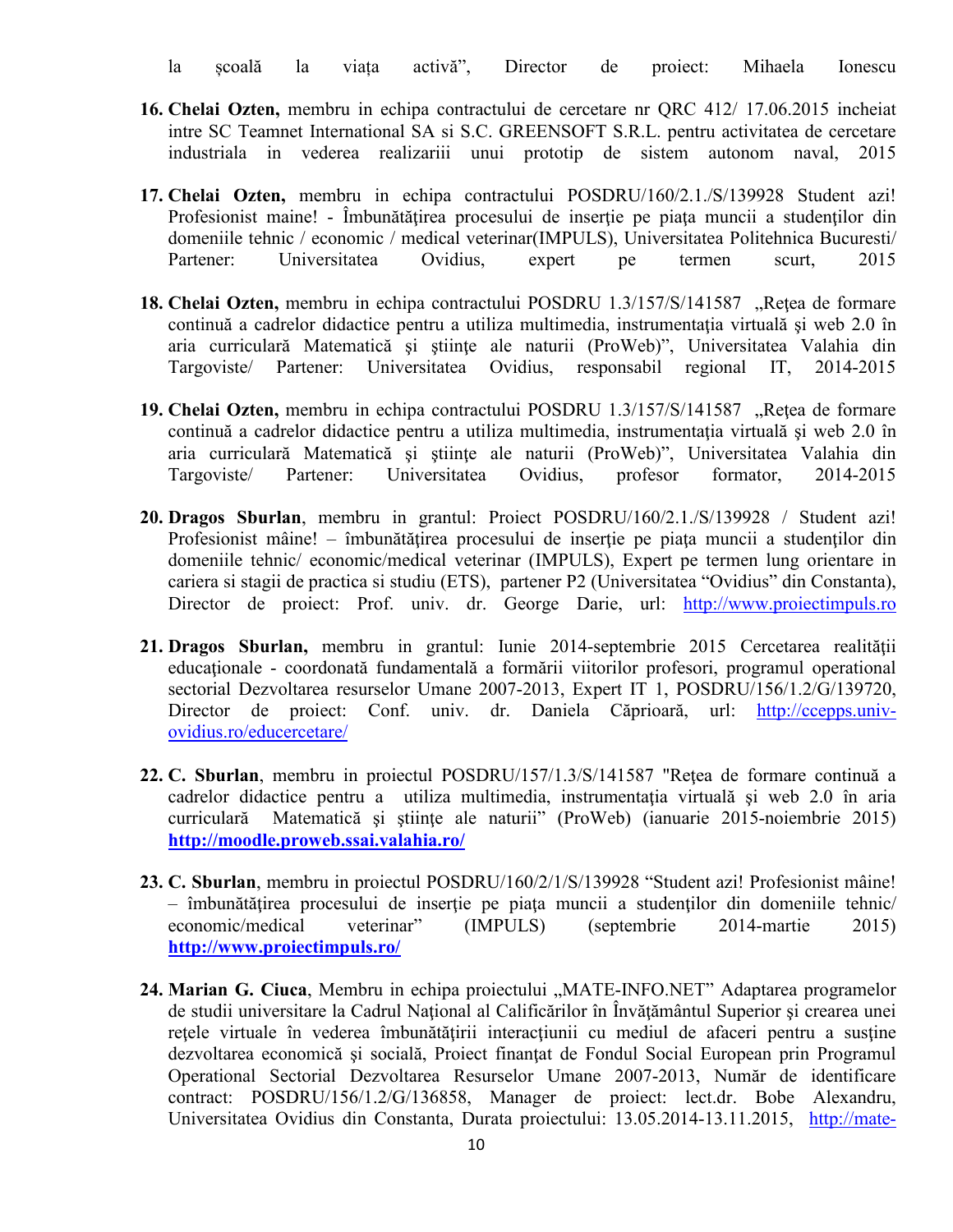info.univ-ovidius.ro

- **25. Marian G. Ciuca**, Membru in echipa proiectului BURSA DE PROIECTE Cultura Inovativ Antreprenoriala Aplicata, Proiect cofinantat din Fondul Social European prin Programul Operaţional Sectorial pentru Dezvoltarea Resurselor Umane 2007 – 2013, Număr de identificare contract: POSDRU/156/1.2/G/135587, Manager de proiect: ing. Sirbu Laurentiu, Universitatea Ovidius din Constanta, Durata proiectului: 14.05.2014-14.11.2015. http://bp2.univ-ovidius.ro/
- **26. Marian G. Ciuca**, membru in grantul: Octombrie-decembrie 2015, PPC Practic pentru Carieră, POSDRU/189/2.1/G/156686, Proiect cofinanțat din Fondul Social European prin Programul Operațional Sectorial Dezvoltarea Resurselor Umane 2007-2013, Axa prioritară 2 "Corelarea învățării pe tot parcursul vieții cu piața muncii", Domeniul major de intervenţie 2.1 "Tranziția de la școală la viața activă", Director de proiect: Mihaela Ionescu
- 27. **Diana Savin**, membru in echipa contractului POSDRU 1.3/157/S/141587 "Retea de formare continuă a cadrelor didactice pentru a utiliza multimedia, instrumentația virtuală și web 2.0 în aria curricular Matematică și științe ale naturii (ProWeb)", Universitatea Valahia din Targoviste/ Partener: Universitatea Ovidius.

## **XI. Granturi de mobilitati cu durata lor( de exp:31 martie 2015-3 Aprilie 2015);**

**1. E. Pelican**-18 august 2015 – 3 septembrie 2015,vizita de cercetare la **Heildeberg Collaboratory for Image Processing (HCI), Universitatea Heidelberg, Germania** 

**2. D. Savin**, grant de participare la *29 th Journées Arithmétiques*, 6-8 July 2015, Debrecen, Hungary;

**3. D. Savin**, grant de participare la *Barcelona Number Theory Seminar*, Facultat de Matematiques, Universitat de Barcelona, January 26-30, 2015;

# **XII. Premii pentru activitatea de cercetare(gen UEFISCDI-premierea rezultatelor cercetarii)(link);**

- 1. Raducan, A.-M., **Vernic, R.** and Zbaganu, Gh. *On the ruin probability for nonhomogeneous claims and arbitrary inter-claim revenues*. Journal of Computational and Applied Mathematics 290, 319-333, 2015, ZONA ROSIE
- 2. Raducan, A.-M., **Vernic, R.** and Zbaganu, Gh. *Recursive calculation of ruin probabilities at or before claim instants for non-identically distributed claims*. ASTIN Bulletin 45 (2), 421-443, 2015. Listele 4 si 5 la adresa: http://uefiscdi.gov.ro/articole/4240/Rezultate.html , ZONA GALBENA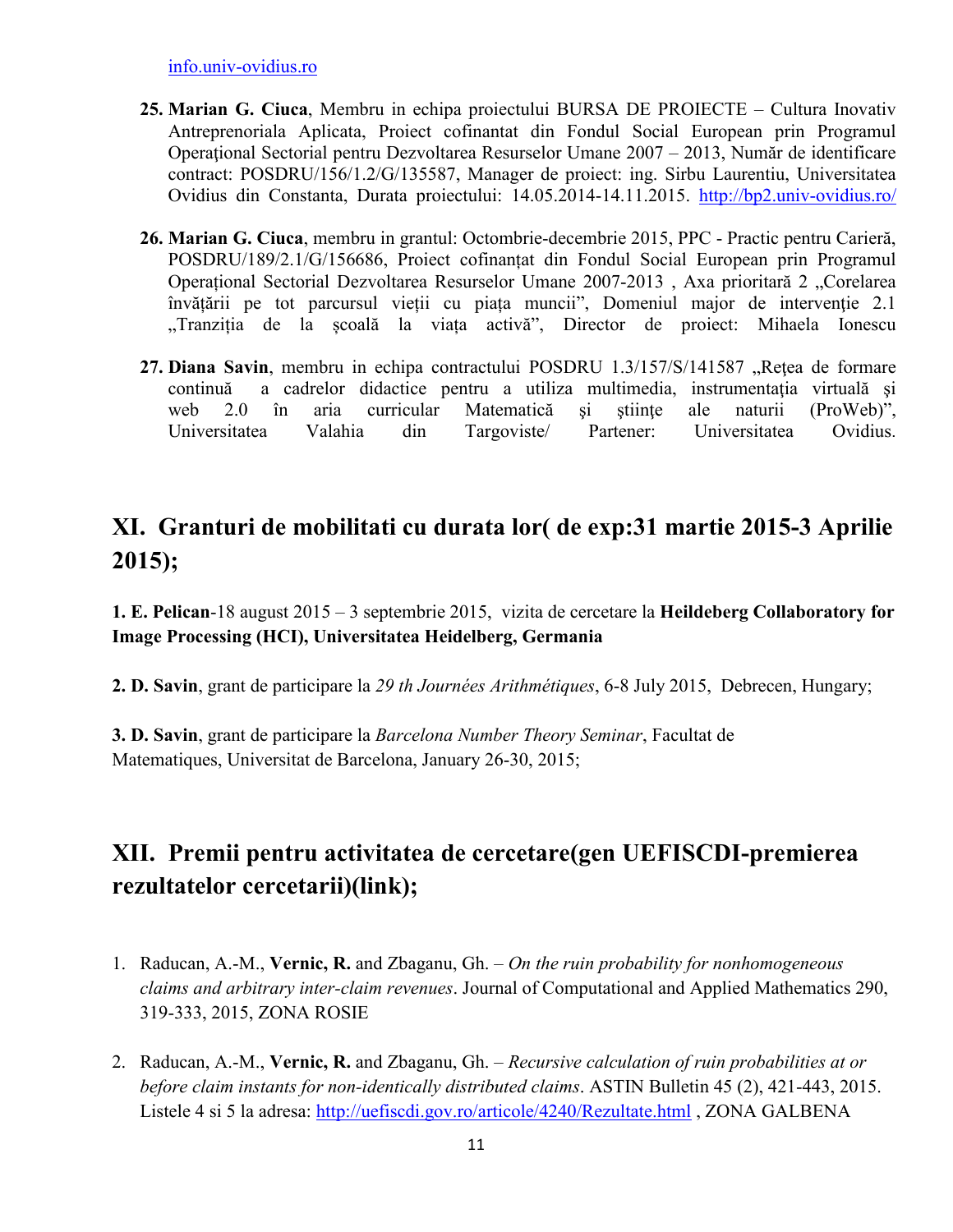- 3. PN-II-RU-PRECISI- 2015-9-9478 (premiu articol zona galbena)*:* **E. M. Craciun, L. Barbu***, Compact closed form solution of the incremental plane states in a pre-stressed elastic composite with an elliptical hole, ZAMM, Vol 95 Issue 2, 193-199 (2015),* ZONA GALBENA
- 4. PN-II-RU-PRECISI-2015-9-9240, **Cristina Flaut**, *Codes over a subset of Octonion Integers*, Results Math., 68(3)(2015), 348-359, DOI: 10.1007/s00025-015-0442-6, http://uefiscdi.gov.ro/userfiles/file/PREMIERE\_ARTICOLE/ARTICOLE%202015/REZULTATE/R ezultate%20evaluare\_lista%202\_20.11.2015(1).pdf , Rezultate-Lista 2, poz 728, ZONA ROSIE
- 5. PN-II-RU-PRECISI-2015-9-9219, **Cristina Flaut**, *BCK-algebras arising from block codes*, J. Intell. Fuzzy Syst., 28(4)(2015), 1829-1833, DOI: 10.3233/IFS-141469 http://uefiscdi.gov.ro/userfiles/file/PREMIERE\_ARTICOLE/ARTICOLE%202015/REZULTATE/R ezultate%20evaluare\_lista%202\_20.11.2015(1).pdf, Rezultate-Lista 2, poz 707, ZONA GALBENA.
- 6. PN-II-RU-PRECISI-2015-9-9303, **Cristina Flaut, Diana Savin**, *Some examples of division symbol algebras of degree 3 and 5*, Carpathian J. Math, 31(2)(2015), 197-204, http://carpathian.ubm.ro/issues/abs\_cim\_31\_2\_197-204.pdf , http://uefiscdi.gov.ro/userfiles/file/PREMIERE\_ARTICOLE/ARTICOLE%202015/REZULTATE/R ezultate%20evaluare\_lista%202\_20.11.2015(1).pdf, Rezultate-Lista 2, poz 791, ZONA GALBENA.
- 7. PN-II-RU-PRECISI-2015-9-10420 A. Borumand Saeid, H. Fatemidokht, **C. Flaut** and M. Kuchaki Rafsanjani, *On Codes based on BCK-algebras*, J. Intell. Fuzzy Syst, 29(5)(2015), 2133-2137 DOI: 10.3233/IFS-151688, ZONA GALBENA http://content.iospress.com/articles/journal-of-intelligent-and-fuzzysystems/ifs1688?resultNumber=21&totalResults=22&start=20&q=borumand+Saeid&resultsPageSiz  $e=10$ &rows=10 http://content.iospress.com/articles/journal-of-intelligent-and-fuzzy-systems/ifs1688 http://uefiscdi.gov.ro/userfiles/file/PREMIERE\_ARTICOLE/ARTICOLE%202015/REZULTATE/R ezultate%20eligibilitate lista%206%20\_08\_12\_2015.pdf, lista 6, poz 102, zona galbena. http://uefiscdi.gov.ro/userfiles/file/PREMIERE\_ARTICOLE/ARTICOLE%202015/REZULTATE/R ezultate%20eligibilitate\_lista%206\_%20ACTUALIZATA\_18\_12\_2015.pdf
- 8. **G. Badea, D. Popa**, *Swartz type results for nuclear and multiple 1-summing bilinear operators on c0(X)×c0(Y)*, Positivity, 19, No. 3, 475-487 (2015), PN-II-RU-PRECISI-2015-9-9096, ZONA **GALBENA**
- 9. **D. Popa**, *Multiple summing operators on l p spaces*, Stud. Math. 225, No. 1, 9-28 (2014), PN-II-RU-PRECISI-2015-9-9032, ZONA GALBENA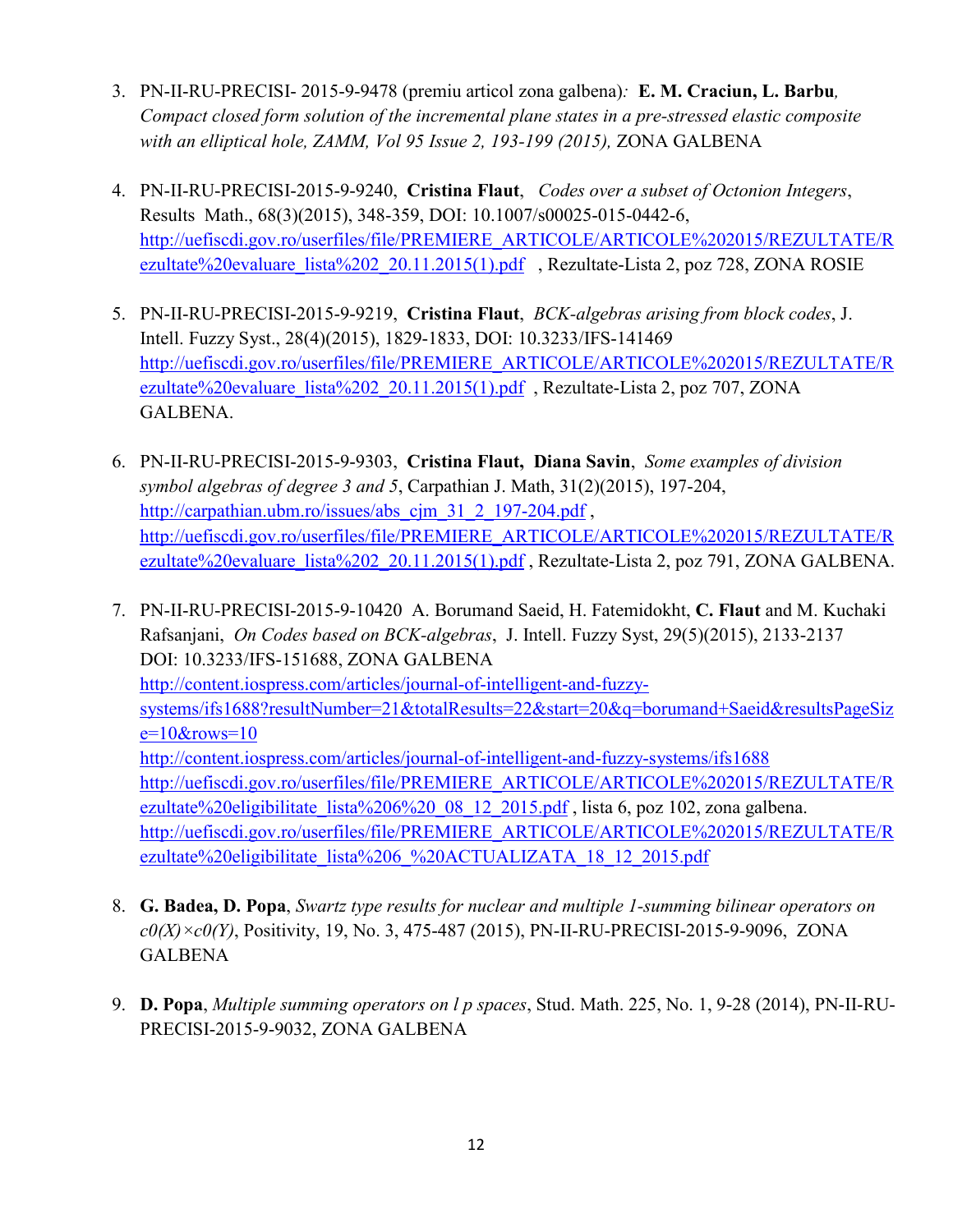- 10. **D. Popa**, *Multiple summability properties for Cohen p-summing operators*, Math. Nachr. 288, No. 8-9, 1028-1046 (2015)., PN-II-RU-PRECISI-2015-9-9043, ZONA GALBENA
- 11. **D. Popa,** *Pólya-Radoux type results for some arithmetical functions*, J. Math. Anal. Appl. 428, No. 2, 982-988 (2015), PN-II-RU-PRECISI-2015-9-9077, ZONA ROSIE

12. **L. Lita, E. Pelican**, PN-II-RU-PRECISI-2015-9-846 *A low-rank tensor-based algorithm for face recognition*, Applied mathematical Modelling, febr 2015, pozitia 1069 http://uefiscdi.gov.ro/userfiles/file/PREMIERE\_ARTICOLE/ARTICOLE 2015/REZULTATE/Rezultate evaluare\_lista 1\_12\_11\_2015 , ZONA ROSIE

13. **V. Ene**, J. Herzog, S. Saeedi Madani, *A note on the regularity of Hibi rings*, Manuscripta Math. 148 no. 3-4 (2015), 501-506, ZONA GALBENA

14. **V. Ene**, J. Herzog, T. Hibi, *Linear flags and Koszul filtrations*, Kyoto J. Math. 55 (2015) no.3, 517- 530, ZONA ROSIE

15. **V. Ene**, J. Herzog, T. Hibi, *Linearly related polyominoes*, J. Algebraic Combin. 41 (2015), 949- 968, ZONA GALBENA

16. **V. Ene**, J. Herzog, T. Hibi, S. Saeedi Madani, *Pseudo-Gorenstein and level Hibi rings*, J. Algebra, 431 (2015), 138-161, ZONA GALBENA

17. **V. Ene**, A. Zarojanu, *On the regularity of binomial edge ideals*, Math. Nachr. 288 (1) (2015), 19- 24, ZONA GALBENA

18. C. Popa, Tobias Preclik, Ulrich Rüde, *Regularized solution of LCP problems with application to rigid body dynamics*, Numerical Algorithms, 69 no.1 (2015), 145-156. ZONA ROSIE

19. D. Carp, C. Popa, C. Serban, *Modified Han algorithm for inconsistent linear inequalities*, Carpathian J. Math. 31 no.1 (2015), 45-52, ZONA GALBENA.

20. C. Popa, C. Serban, *Han-type algorithms for inconsistent systems of linear inequalities –A unified approach*, Appl. Math. Comput. 246 (2014), 247-256. ZONA ROSIE-premiat in 2015.

### **XIII. Alte premii, distinctii, medalii, etc.(link)**

1. **Cristina Flaut, Diana Savin, Dragos Sburlan, George Cirlig:** Premiul de Excelenta al UOC pentru activitatea desfasurata la Revista Analele Stiintifice ale Universitatii "Ovidius" din Constanta, revista cotata ISI. Premiu acordat membrilor colectivului de redactie.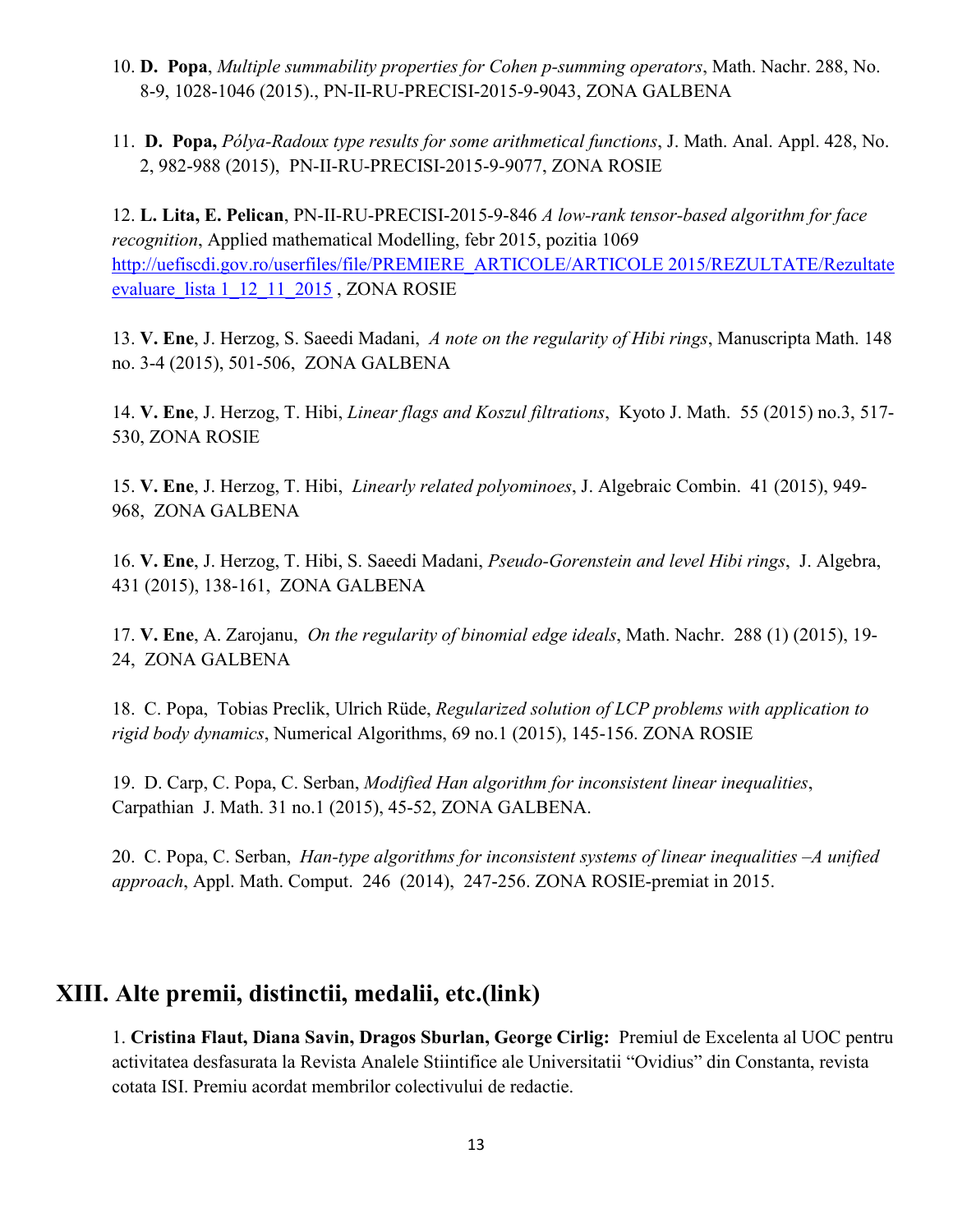## **XIV. Conferinte organizate (link)**

- 1. **Viviana Ene**, The 23rd National School on Algebra, Interactions of Computer Algebra with Commutative Algebra, Combinatorics and Algebraic Statistics, IMAR, Bucuresti, Septembrie 1-5, 2015 http://math.univ-ovidius.ro/sna/edition.aspx?itemID=9
- 2. **Viviana Ene,** The First Romanian-Turkish Mathematics Colloquium (1st edition), Constanta, 14 18 octombrie 2015 (membru in comitetul stiintific) http://math.univovidius.ro/Workshop/2015/RTMC/
- 3. **A. Bobe, C. Flaut, D. Savin**, V. Jeflea, **E. Zaharescu**, Miniconferinta organizata in onoarea Profesorului Ravi P Agarwal, cu ocazia decernarii titlului DHC, 10 iulie 2015, Constanta.
- 4. **C. Costara** Workshop for Young Researchers in Mathematics, May 2015, at Univ. Ovidius Constanta, in colaborare cu IMAR Bucuresti. http://math.univ-ovidius.ro/workshop/2015/WYRM/
- 5. **C. Costara-** THE FIRST ROMANIAN TURKISH MATHEMATICS COLLOQUIUM, October, 15th – 18th, 2015 http://math.univ-ovidius.ro/Workshop/2015/RTMC/
- 6. **E. Petac-** Coordonator Grup de lucru + Seminar Stiintific, *Comunicatii si Sisteme Distribuite*, www.cdsd.ro
- 7. **E. Petac-** General Conference Chair si Program Committee Member, International Conference on Creative Collaboration through Supportive Technologies (ICCCST 2015), July 24, 2015, Constanta, Romania, http://www.univ-ovidius.ro/icccst2015
- 8. **Ozten Chelai,** Program Committee Member, International Conference on Creative Collaboration through Supportive Technologies (ICCCST 2015), July 24, 2015, Constanta, Romania, http://www.univ-ovidius.ro/icccst2015
- 9. **George Cirlig**, member of the organizing committee of The First Romanian Turkish Mathematics Colloquium http://math.univ-ovidius.ro/Workshop/2015/RTMC/

### **XV. Participari la conferinte(altele decat cele organizate)(link)**

1. Robe-Voinea, E. and **Vernic, R.** – *What if different types of claims simultaneously affect an*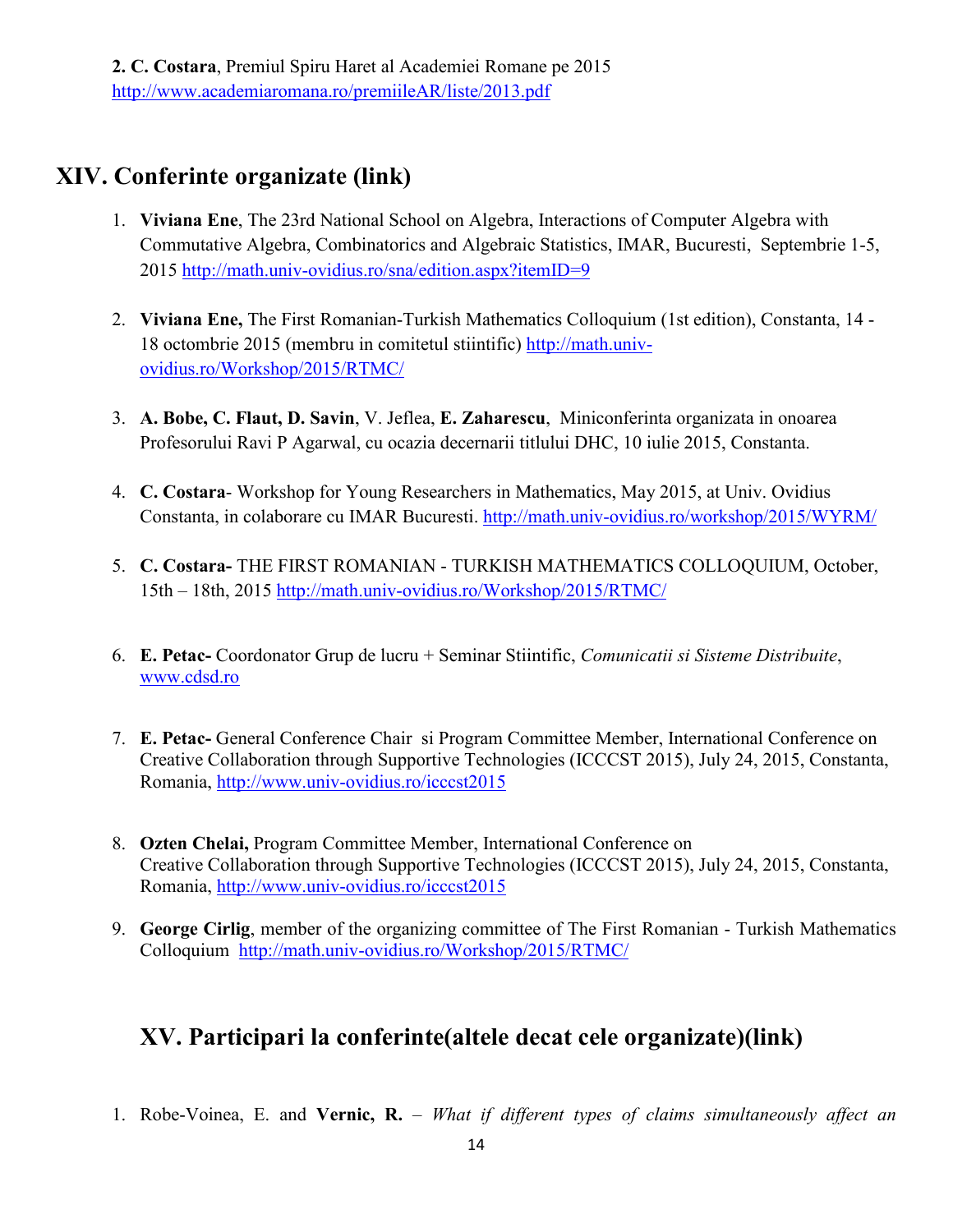*insurance portfolio*? A 18-a Conferinţă SPSR, Universitatea din Bucureşti, 8 mai 2015. http://www.csm.ro/spsr/manifestari.php?id=16

- 2. Raducan, A.-M., **Vernic, R.** and Zbaganu, Gh. *On the ruin probability for nonhomogeneous Erlang claims and arbitrary inter-claim revenues. Computational aspects*. A 18-a Conferinţă SPSR, Universitatea din București, 8 mai 2015. http://www.csm.ro/spsr/manifestari.php?id=16
- 3. Raducan, A.-M., **Vernic, R.** and Zbaganu, Gh. –*On a conjecture related to the ruin probability for nonhomogeneous Erlang claims and arbitrary inter-claim revenues*. Conferinta Internationala de Actuariat si Asigurari, ASE, 22 iunie 2015. http://imaimi.ro/uploads/Informare%20Conferinta%20Internationala%20de%20Actuariat%20si%20Asigurari %20.pdf
- 4. Robe-Voinea, E. and **Vernic, R.** *On the recursive evaluation of a certain multivariate compound distribution*. The 8th Congress of Romanian Mathematicians, June 28-July 1, 2015, "Alexandru Ioan Cuza" University of Iasi. http://imar.ro/congmatro8/conf.php
- 5. Robe-Voinea, E. and **Vernic, R.** *A recursive procedure for a compound risk model with compound-type severity distributions*. The 12th Balkan Conference on Operational Research BALCOR 2015, 9-13 September 2015, Constanta, Romania. http://civile.utcb.ro/balcor15/pdf/prg.pdf
- 6. **Vernic, R.**  *Evaluating the ruin probability in a nonhomogeneous risk process*. First Romanian-Turkish Mathematics Colloquium, October 14-15, 2015, Constanta, Romania. http://math.univovidius.ro/Workshop/2015/RTMC
- 7. **Viviana Ene,** The Eighth Congress of Romanian Mathematicians, June 26- July 2, 2015, Iasi, cu<br>comunicarea Ideals of 2-minors, http://www.math.uaic.ro/cmr2015/index.php?talks&ant#ant http://www.math.uaic.ro/cmr2015/index.php?talks&ant#ant
- 8. Mai, 2015 **C. Costara** *Reproducing kernels in Dirichlet spaces*, WYRM 2015, Constanta; http://math.univ-ovidius.ro/Workshop/2015/WYRM/Doc/Program.pdf
- 9. Iunie, 2015 **C. Costara** *Complex analysis and spectral isometries*, The 8th CRM 2015, Iasi; http://www.math.uaic.ro/cmr2015/index.php?talks&faotoamp#faotoamp
- 10. Octombrie, 2015 **C. Costara** *Automatic continuity problems in spectral theory*, RTMC 2015, Constanta; http://math.univ-ovidius.ro/Workshop/2015/RTMC/Doc/RTMC-Program.pdf
- 11. **G. Badea,** *The summing nature of the multiplication operator from lp (X) into c0 (Y),* Workshop for Young Researchers in Mathematics, May 21-23, 2015, Constanta http://math.univovidius.ro/Workshop/2015/WYRM/Doc/Program.pdf
- 12. **G. Badea,** *On the summing properties of the multilinear operators on a cartezian product of*  $c0(x)$ *spaces*, The Eighth Congress of Romanian Mathematicians, June 26- July 2, 2015, Iasi http://www.math.uaic.ro/cmr2015/programme/Functional%20Analysis,%20Operator%20Theory%2 0and%20Operator%20Algebras,%20Mathematical%20Physics.pdf
- 13. **G. Badea,** *The Summing Nature of Linear and Bilinear Operators Through Some Examples,* First RomanianTurkish Mathematics Colloquium, October 14-15, 2015, Constanta, Romania.